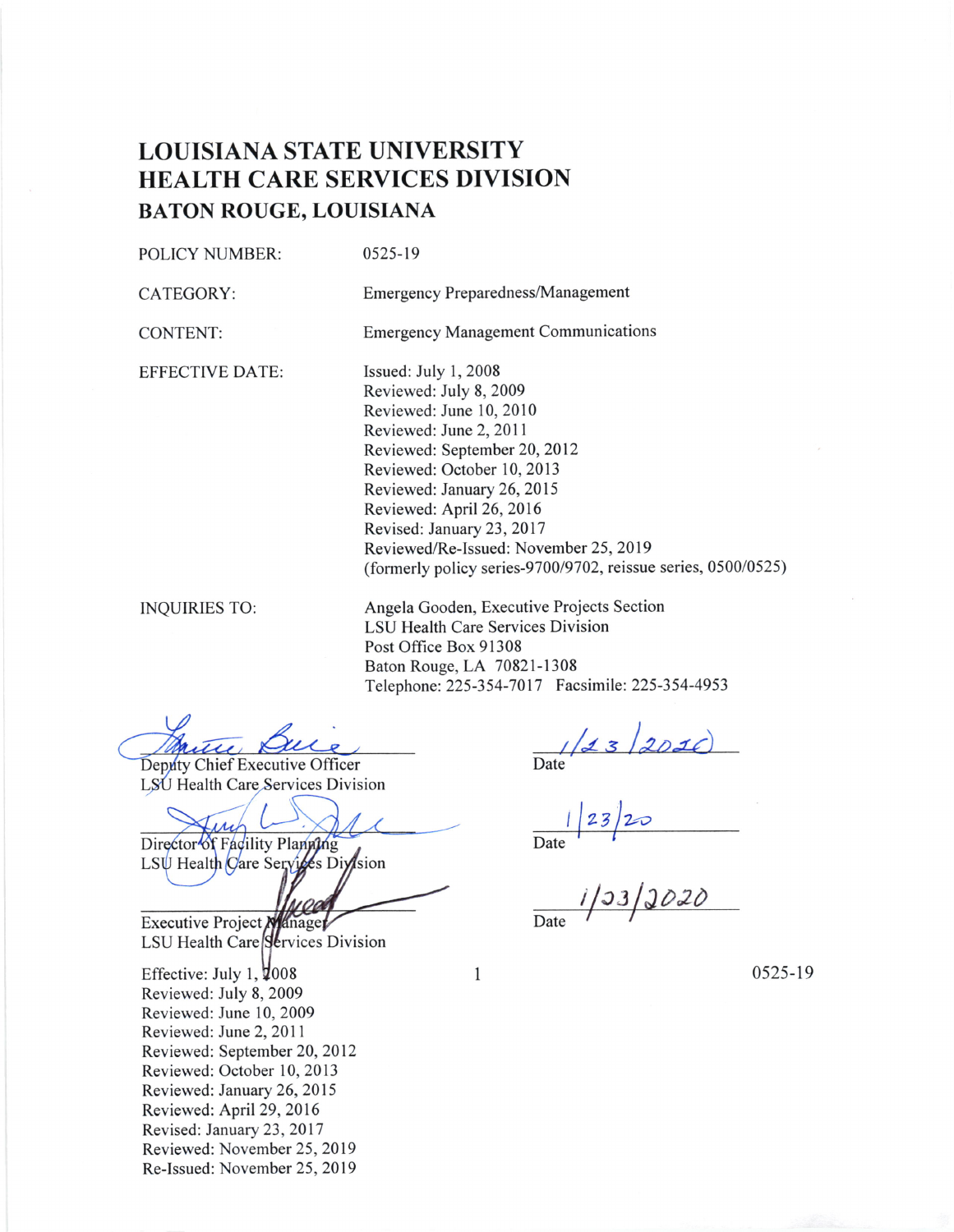# LSU HCSD EMERGENCY COMMUNICATION POLICY

## I. STATEMENT OF POLICY

It shall be the responsibility of LSU HCSD to develop a comprehensive emergency communication plan to respond in the event of an emergency.

### II. PURPOSE

LSU HCSD's readiness to communicate appropriately in the case of potentially catastrophic events which could occur within or around the LSU HCSD facilities and communities; thus, minimizing the negative effects upon life and property that could occur.

LSU HCSD's readiness to communicate with the LKMC Incident Command'

# UI. APPLICABILTIY

This emergency communications policy applies to all LSU HCSD personnel, including, contractors/contracted workers, students, and volunteers.

## Iv. IMPLEMENTATION

This policy and subsequent revisions to the policy shall become effective upon approval, signature and date of the LSU HCSD Deputy Chief Executive Officer.

## V. PROCEDURE

LSU HCSD will utilize all normal forms of communication such as telephone, email, ceil, phone, and fax, until an event occurs disabling these communications for the respective facility. In the event of disablement, LSU HCSD will utilize the following forms of communication to communicate with employees and with LKMC.

#### 1. Campus Notifications

### A. E2Campus

The campus wide notification system, e2campus, will be used to communicate changes in status of each facility, the facilities phone capabilities and the facilities data capabilities. Changes in status will be sent to both LAK and HQ staff.

Effective: July 1, 2008 2 0525-19 Reviewed: July 8, 2009 Reviewed: June 10,2009 Reviewed: June 2, 201 <sup>1</sup> Reviewed: September 20, 2012 Reviewed: October 10, 2013 Reviewed: January 26, 2015 Reviewed: April 29, 2016 Revised: January 23, 2017 Reviewed: November 25, 2019 Re-Issued: November 25, 2019